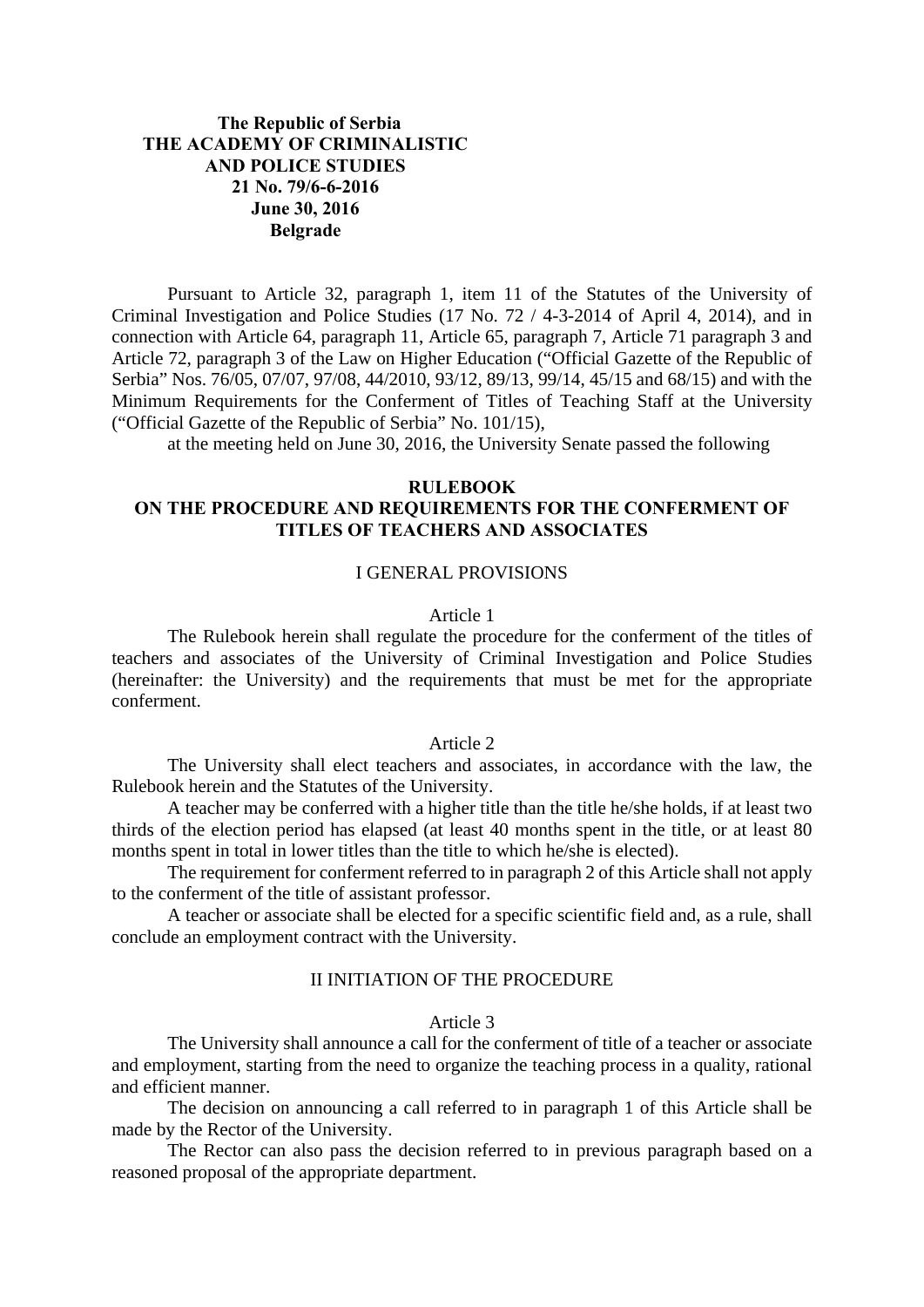### Article 4

If a person who concluded a fixed-term employment contract with the University as a teacher can apply to the call for the conferment of the title of a teacher, the call shall be announced no later than six months before the expiration of the term for which the teacher was elected.

If a person who concluded a fixed-term employment contract with the University as an associate can apply to the call for the conferment of the title of an associate, the call shall be announced no later than three months before the expiration of the term for which the associate was elected.

### Article 5

The call for the conferment of the title of a teacher or associate and, as a rule, employment, shall be published in the media.

The call shall contain: the title or titles of a teacher or associate for which the election is made; the specific scientific field for which a teacher or associate is elected, and course within that field stipulated by the act on the systematization of job positions at the University; general and special requirements for employment that the candidate should meet; an indication of whether the employment is based on full-time or part-time work; application deadline and documents that the candidate submits as proof that he/she fulfils the necessary requirements.

# III REPORT ON APPLICANTS

### Article 6

At the proposal of the competent Vice-Rector, the relevant Council of Divisions (hereinafter: the Council) shall appoint a commission for the preparation of report on applicants (hereinafter: the Commission), no later than 15 days from the application deadline.

If the appropriate department proposed to the Rector to announce a call, the reasoned proposal referred to in paragraph 3 of Article 3 of the Rulebook herein, as a rule, shall also contain a proposal of the composition of the Commission, which the Rector can accept and submit further to the competent Vice-Rector.

The Commission shall consist of at least three teachers with a scientific degree in the scientific field for which the election is made, of which at least one is not employed at the University.

The members of the Commission shall be of the same or higher title than the title for which the teacher is elected.

### Article 7

The Commission shall write a report on the applicants within 60 days from the day of expiry of the application deadline.

The members of the Commission shall comment on the quality of the candidates and the fulfilment of the requirements for the conferment of the title in writing and confirm this with their signatures.

The report of the Commission on the candidates for the conferment of the title, as well as the summary of the report, must contain all the required criteria for the conferment of the title, which must be explained.

The report of the Commission shall be made available to the public for a period of 15 days. After the expiration of the deadline referred to in paragraph 2 of this Article, the report of the Commission shall be submitted to the Electoral Council of the University.

### Article 8

If the Commission does not prepare the report within the deadline referred to in Article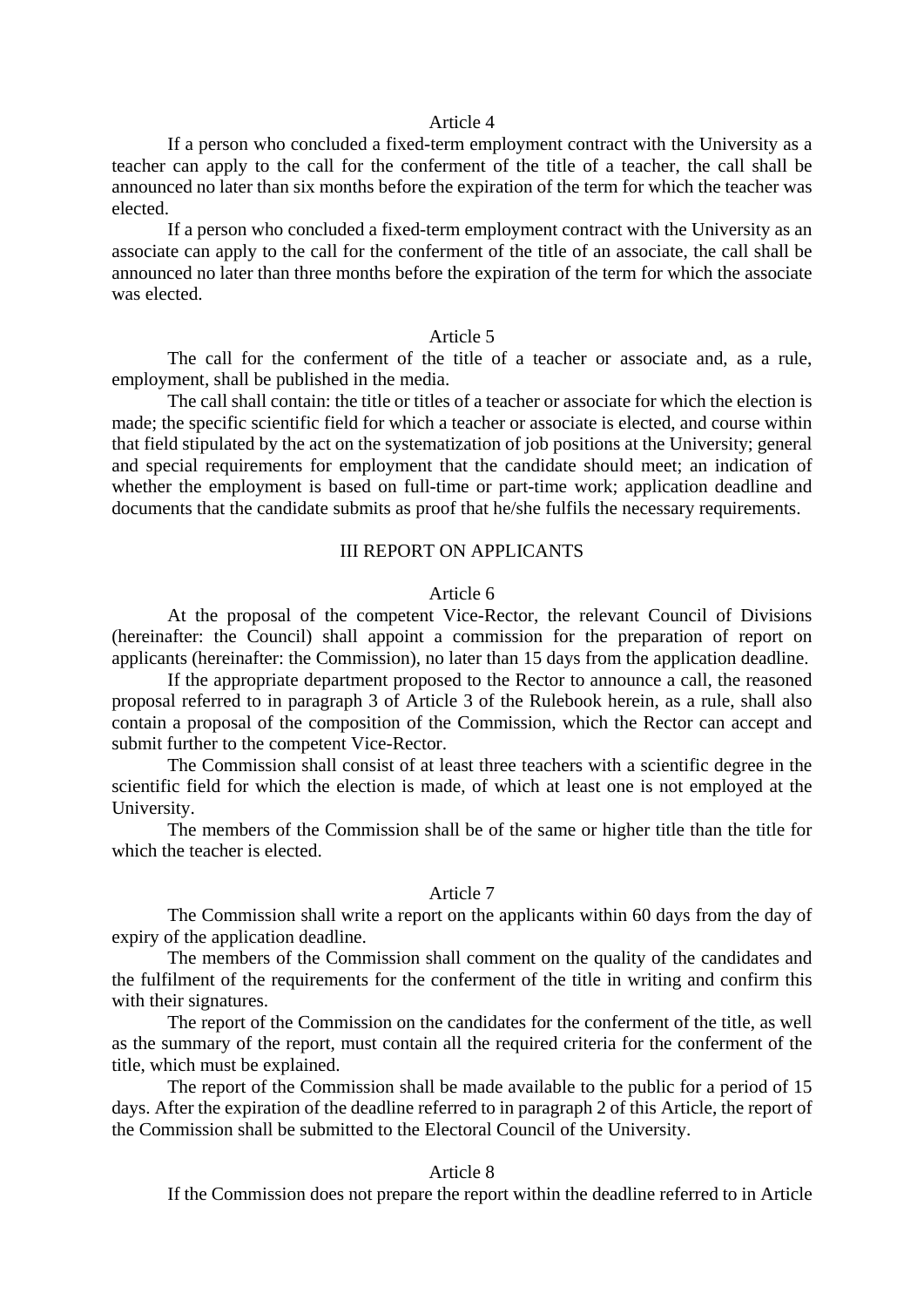7, paragraph 1 of the Rulebook herein, the Council shall form a new commission.

If the Commission, in its report, does not propose any of the applied candidates and the Electoral Council adopts such a report, the University shall announce a new call.

# IV REQUIREMENTS AND CRITERIA FOR CONFERMENT OF THE TITLE OF A **TEACHER**

# Article 9

Conferment of the title of a teacher shall be based on the achieved work results of a candidate, which, in addition to the general requirements, shall also be expressed through the following elements:

- Mandatory elements:

1. Teaching work;

2. Scientific research work; and

- Elective elements:

1. Professional contribution;

2. Contribution to the academic and wider community;

3. Cooperation with other higher education or scientific research institutions in the country and abroad.

## Article 10

Mandatory elements shall be defined in the table of minimum election criteria, by educational and scientific fields, in Article 11 of the Rulebook herein, while more detailed determinants of elective elements shall be as follows:

- Professional contribution: author/co-author of a survey or study, project manager or associate, engagement in the development of teaching and other activities of the higher education institution, the results achieved in recruiting early career scientists and teachers, etc .;

- Contribution to the academic and wider community: engagement in national or international scientific or professional organizations, institutions of public importance, participation in activities of importance for the development of the scientific field, etc.;

- Cooperation with other higher education or scientific research institutions in the country and abroad: mobility, internationalization, participation in joint study programmes, as well as in the work of professional organizations important for the development of the higher education institution, etc.

A candidate for the election to the title must meet at least two of the three election elements, which must be stated and explained in the report of the Commission.

The Commission shall evaluate the results of the candidate's work in relation to the election elements, on the basis of data and documents submitted by the candidate.

# Article 11

The minimum criteria for the conferment of the title of assistant professor, associate professor and full professor, by educational and scientific fields, shall be as follows:

# **а) for the field of technical and technological sciences**

Minimum criteria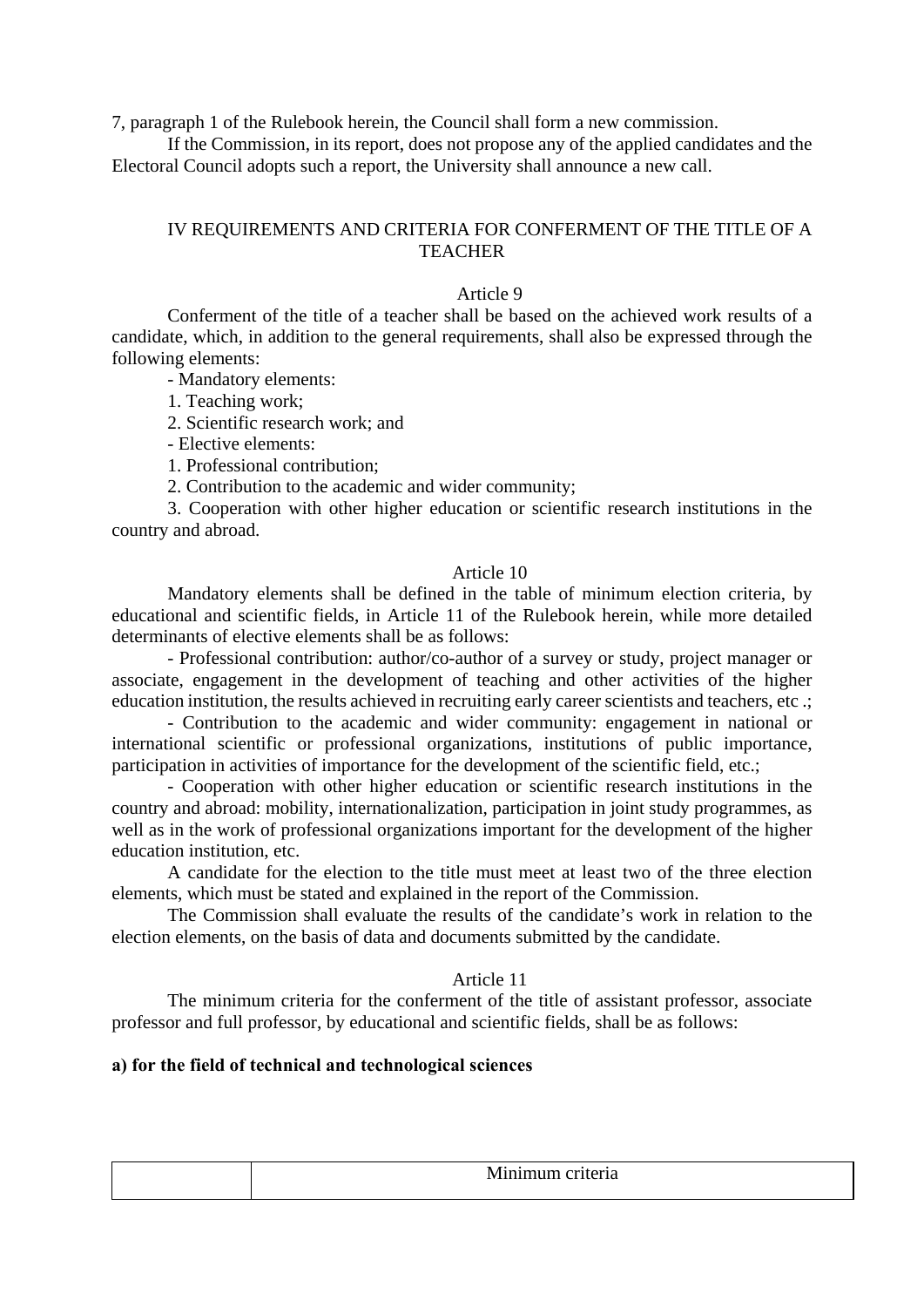| <b>ASSISTANT</b><br><b>PROFESSOR</b> | General requirement<br>Scientific title of Doctor of Science for the scientific field, for which the<br>candidate is elected, obtained at an accredited university and accredited study<br>programme in the country, or a diploma of Doctor of Science obtained abroad,<br>recognized in accordance with the law governing higher education.<br>Requirements for the first election to the title of assistant professor<br><b>MANDATORY</b> elements:<br>1. Introductory lecture in the field for which the candidate is elected, positively<br>evaluated by the higher education institution.<br>2. Positive assessment of pedagogical work in student surveys during the entire<br>previous election period (if any).<br>3. One paper published in M21, M22 or M23 category from the scientific field<br>for which the candidate is elected.<br>ELECTIVE elements (minimum 2 of 3)<br>Requirements for each subsequent election to the title of assistant professor<br><b>MANDATORY</b> elements:<br>1. Experience in pedagogical work with students.<br>2. Positive assessment of pedagogical work obtained in student surveys during<br>the entire previous election period.<br>3. One paper published in the M21, M22 or M23 category in the period since the<br>last election in the scientific field for which the candidate is elected.<br>ELECTIVE elements (minimum 2 of 3) |
|--------------------------------------|---------------------------------------------------------------------------------------------------------------------------------------------------------------------------------------------------------------------------------------------------------------------------------------------------------------------------------------------------------------------------------------------------------------------------------------------------------------------------------------------------------------------------------------------------------------------------------------------------------------------------------------------------------------------------------------------------------------------------------------------------------------------------------------------------------------------------------------------------------------------------------------------------------------------------------------------------------------------------------------------------------------------------------------------------------------------------------------------------------------------------------------------------------------------------------------------------------------------------------------------------------------------------------------------------------------------------------------------------------------------------------------|
|                                      | Minimum criteria                                                                                                                                                                                                                                                                                                                                                                                                                                                                                                                                                                                                                                                                                                                                                                                                                                                                                                                                                                                                                                                                                                                                                                                                                                                                                                                                                                      |
| <b>ASSOCIATE</b><br><b>PROFESSOR</b> | General requirement<br>Previous election to the title of assistant professor, and:<br>Requirements for the first election to the position of associate professor<br><b>MANDATORY</b> elements:<br>1. Experience in pedagogical work with students.<br>2. Positive assessment of pedagogical work obtained in student surveys<br>throughout the entire previous election period.<br>3. Two papers published in the M21, M22 or M23 category since the election to<br>the previous title in the scientific field for which the candidate is elected.<br>4. Original professional achievement or management or participation in a<br>project.<br>5. Approved textbook for the specific scientific field for which the candidate is<br>elected, monograph, workbook or exercise book (with ISBN number).<br>ELECTIVE elements (minimum 2 of 3)<br>Requirements for each subsequent election to the title of associate professor<br><b>MANDATORY</b> elements:<br>1. Experience in pedagogical work with students.<br>2. Positive assessment of pedagogical work obtained in student surveys during<br>the entire previous election period.<br>3. One paper published in the M21, M22 or M23 category in the period since the<br>last election in the scientific field for which the candidate is elected.<br>ELECTIVE elements (minimum 2 of 3)                                           |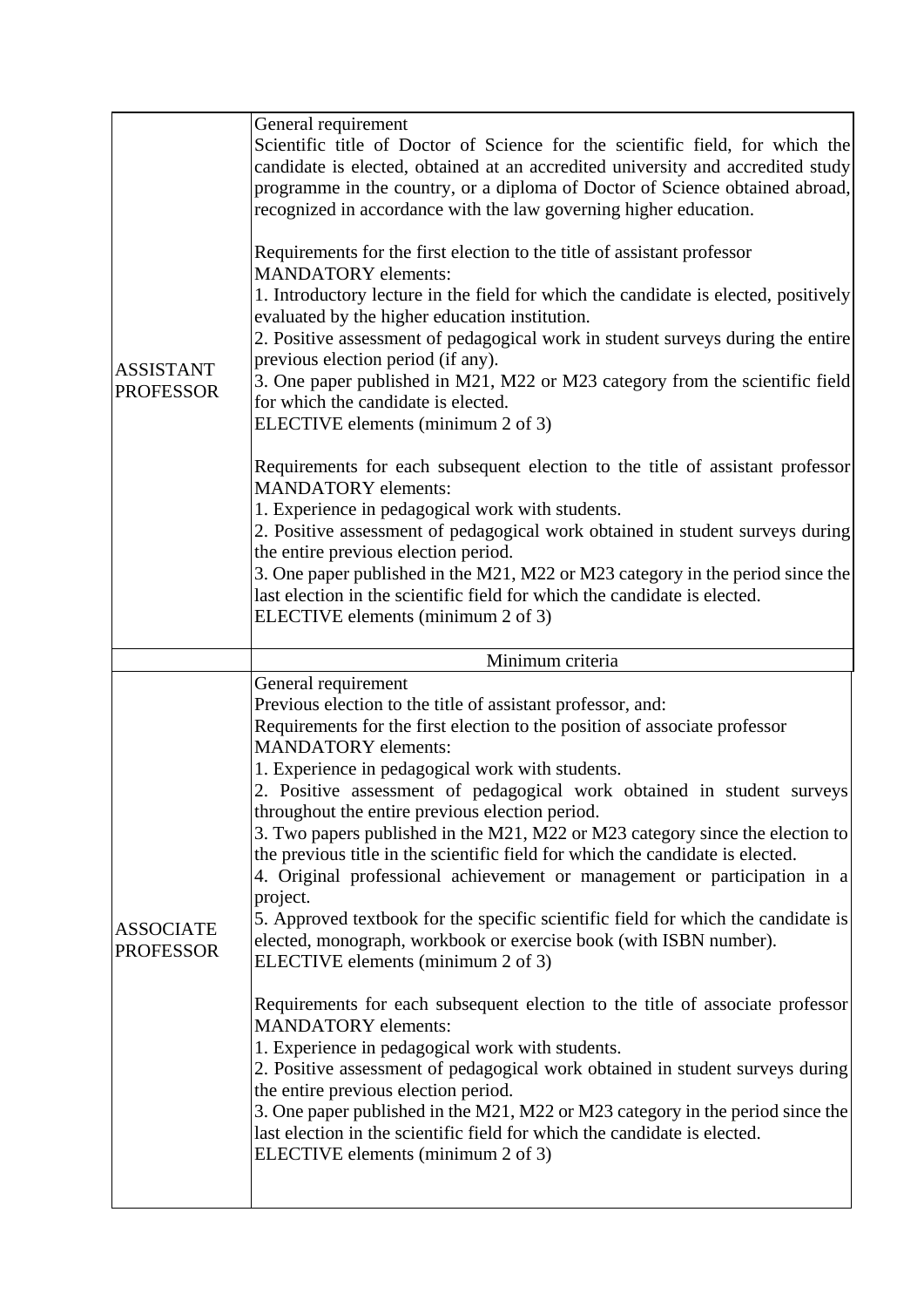|                                 | Minimum criteria                                                                                                                                                                                                                                                                                                                                                                                                                                                                                                                                                                                                                                                                                                                                                                                                                                                                                                                                                                                                                                                                                                                                                                                                                                                                                   |
|---------------------------------|----------------------------------------------------------------------------------------------------------------------------------------------------------------------------------------------------------------------------------------------------------------------------------------------------------------------------------------------------------------------------------------------------------------------------------------------------------------------------------------------------------------------------------------------------------------------------------------------------------------------------------------------------------------------------------------------------------------------------------------------------------------------------------------------------------------------------------------------------------------------------------------------------------------------------------------------------------------------------------------------------------------------------------------------------------------------------------------------------------------------------------------------------------------------------------------------------------------------------------------------------------------------------------------------------|
|                                 | - General requirement                                                                                                                                                                                                                                                                                                                                                                                                                                                                                                                                                                                                                                                                                                                                                                                                                                                                                                                                                                                                                                                                                                                                                                                                                                                                              |
|                                 | Previous election to the title of associate professor, and:                                                                                                                                                                                                                                                                                                                                                                                                                                                                                                                                                                                                                                                                                                                                                                                                                                                                                                                                                                                                                                                                                                                                                                                                                                        |
| <b>FULL</b><br><b>PROFESSOR</b> | Requirements for election to the title of full professor<br><b>MANDATORY</b> elements:<br>1. Experience in pedagogical work with students.<br>2. Positive assessment of pedagogical work in student surveys during the entire<br>previous election period.<br>3. Two papers published in the M21, M22 or M23 category since the election to<br>the previous title in the scientific field for the candidate is elected.<br>4.10 hetero-citations.<br>5. One plenary lecture at an international or domestic scientific conference or<br>two presentations at international or domestic scientific conferences.<br>6. Book from the relevant field, approved textbook for the specific scientific<br>field for which the candidate is elected, chapter in the approved textbook for the<br>specific scientific field for which the candidate is elected or translation of a<br>foreign textbook approved for the specific scientific field for which the<br>candidate is elected, published since the election to the teaching position.<br>7. Results in the development of early career scientists and teachers at the<br>faculty.<br>8. Participation in the commission for the defence of three final theses on<br>specialist or master academic studies.<br>ELECTIVE elements (minimum 2 of 3) |

# **b) for the field of natural and mathematical sciences**

|                                      | Minimum criteria                                                                                                                                                                                                                                                                                                                                                                                                                                                                                                                        |
|--------------------------------------|-----------------------------------------------------------------------------------------------------------------------------------------------------------------------------------------------------------------------------------------------------------------------------------------------------------------------------------------------------------------------------------------------------------------------------------------------------------------------------------------------------------------------------------------|
| <b>ASSISTANT</b><br><b>PROFESSOR</b> | General requirement<br>Scientific title of Doctor of Science for the scientific field for which the candidate<br>is elected, obtained at an accredited university and accredited study programme in<br>the country or a diploma of Doctor of Science obtained abroad, recognized in<br>accordance with the law governing higher education.                                                                                                                                                                                              |
|                                      | Requirement for the first election to the title of assistant professor<br><b>MANDATORY</b> elements:<br>1. Introductory lecture in the field for which the candidate is elected, positively<br>assessed by the higher education institution.<br>2. Positive assessment of pedagogical work in student surveys during the entire<br>previous election period (if any).<br>3. Two papers published in the M21, M22 or M23 category from the scientific field<br>for which the candidate is elected.<br>ELECTIVE elements (minimum 2 of 3) |
|                                      | Requirements for each subsequent election to the title of assistant professor<br><b>MANDATORY</b> elements:<br>1. Experience in pedagogical work with students.<br>2. Positive assessment of pedagogical work obtained in student surveys during the<br>entire previous election period.<br>3. One paper published in the M21, M22 or M23 category in the period since the<br>last election in the scientific field for which the candidate is elected.<br>ELECTIVE elements (minimum 2 of 3)                                           |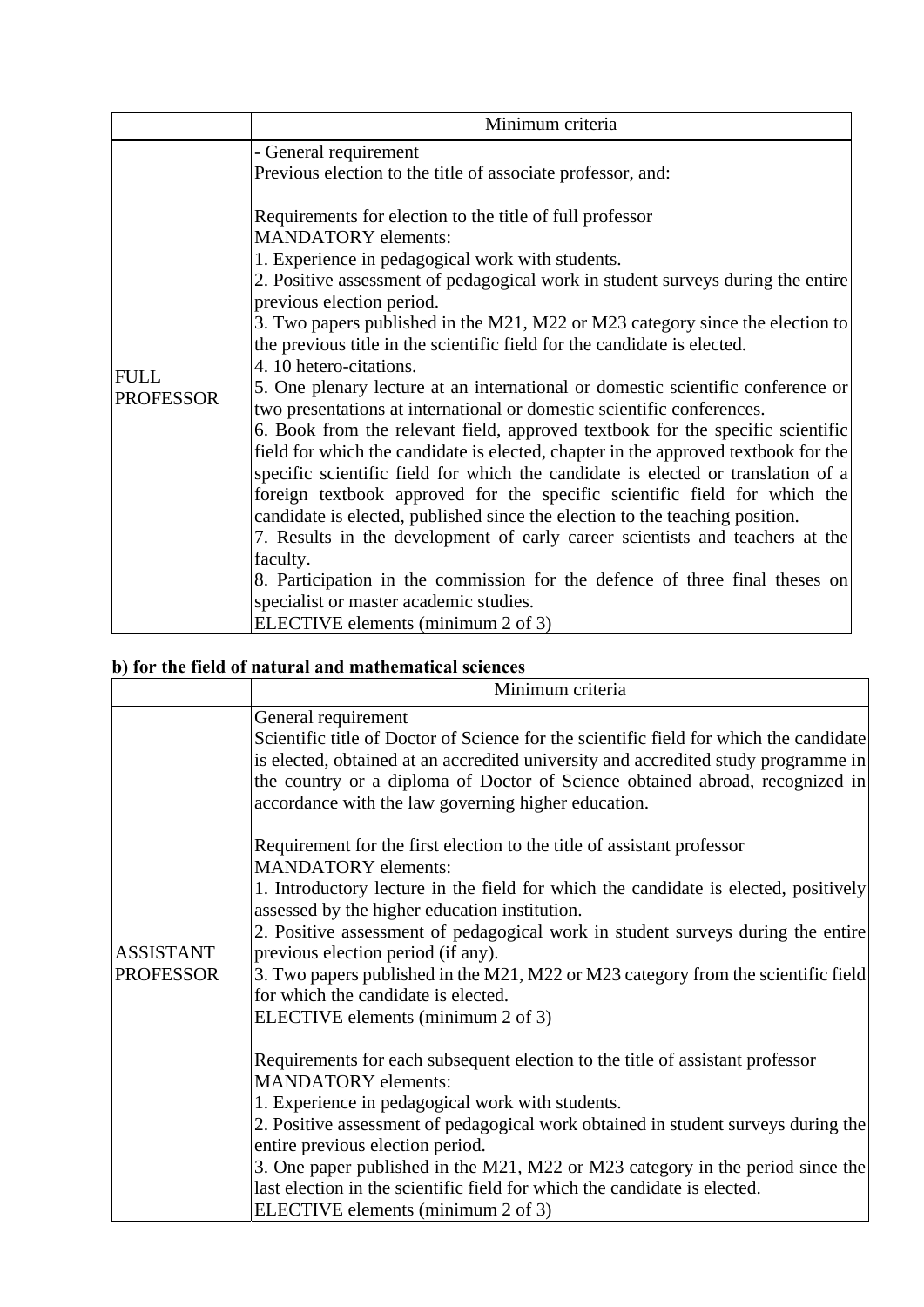|                                      | Minimum criteria                                                                                                                                                                                                                                                                                                                                                                                                                                                                                                                                                                                                                                                                                                                                                                                                                                                                                                                                                                                                                                                                                                                                                                                                                                                                                                      |
|--------------------------------------|-----------------------------------------------------------------------------------------------------------------------------------------------------------------------------------------------------------------------------------------------------------------------------------------------------------------------------------------------------------------------------------------------------------------------------------------------------------------------------------------------------------------------------------------------------------------------------------------------------------------------------------------------------------------------------------------------------------------------------------------------------------------------------------------------------------------------------------------------------------------------------------------------------------------------------------------------------------------------------------------------------------------------------------------------------------------------------------------------------------------------------------------------------------------------------------------------------------------------------------------------------------------------------------------------------------------------|
|                                      | - General requirement                                                                                                                                                                                                                                                                                                                                                                                                                                                                                                                                                                                                                                                                                                                                                                                                                                                                                                                                                                                                                                                                                                                                                                                                                                                                                                 |
|                                      | Previous election to the title of assistant professor and:                                                                                                                                                                                                                                                                                                                                                                                                                                                                                                                                                                                                                                                                                                                                                                                                                                                                                                                                                                                                                                                                                                                                                                                                                                                            |
| <b>ASSOCIATE</b><br><b>PROFESSOR</b> | Requirements for the first election to the title of associate professor                                                                                                                                                                                                                                                                                                                                                                                                                                                                                                                                                                                                                                                                                                                                                                                                                                                                                                                                                                                                                                                                                                                                                                                                                                               |
|                                      | <b>MANDATORY</b> elements:<br>1. Experience in pedagogical work with students.<br>2. Positive assessment of pedagogical work obtained in student surveys during the<br>entire previous election period.<br>3. Three papers published in the M21, M22 or M23 category since the election to<br>the previous title in the scientific field for which the candidate is elected.<br>4. Original professional achievement or management or participation in a project.<br>5. Approved textbook for the specific scientific field for which the candidate is<br>elected, monograph, workbook or exercise book (with ISBN number).<br><b>OPTIONAL</b> elements (minimum 2 of 3)<br>Requirements for each subsequent election to the title of associate professor<br><b>MANDATORY</b> elements:<br>1. Experience in pedagogical work with students.                                                                                                                                                                                                                                                                                                                                                                                                                                                                           |
|                                      | 2. Positive assessment of pedagogical work obtained in student surveys during the                                                                                                                                                                                                                                                                                                                                                                                                                                                                                                                                                                                                                                                                                                                                                                                                                                                                                                                                                                                                                                                                                                                                                                                                                                     |
|                                      | entire previous election period.                                                                                                                                                                                                                                                                                                                                                                                                                                                                                                                                                                                                                                                                                                                                                                                                                                                                                                                                                                                                                                                                                                                                                                                                                                                                                      |
|                                      | 3. Two papers published in the M21, M22 or M23 category in the period since the                                                                                                                                                                                                                                                                                                                                                                                                                                                                                                                                                                                                                                                                                                                                                                                                                                                                                                                                                                                                                                                                                                                                                                                                                                       |
|                                      | last election in the scientific field for which the candidate is elected.<br>ELECTIVE elements (minimum 2 of 3)                                                                                                                                                                                                                                                                                                                                                                                                                                                                                                                                                                                                                                                                                                                                                                                                                                                                                                                                                                                                                                                                                                                                                                                                       |
|                                      | Minimum criteria                                                                                                                                                                                                                                                                                                                                                                                                                                                                                                                                                                                                                                                                                                                                                                                                                                                                                                                                                                                                                                                                                                                                                                                                                                                                                                      |
|                                      | - General requirement                                                                                                                                                                                                                                                                                                                                                                                                                                                                                                                                                                                                                                                                                                                                                                                                                                                                                                                                                                                                                                                                                                                                                                                                                                                                                                 |
|                                      | Previous election to the title of associate professor, and:                                                                                                                                                                                                                                                                                                                                                                                                                                                                                                                                                                                                                                                                                                                                                                                                                                                                                                                                                                                                                                                                                                                                                                                                                                                           |
| <b>FULL</b><br><b>PROFESSOR</b>      | Requirements for election to the title of full professor<br><b>MANDATORY</b> elements:<br>1. Experience in pedagogical work with students.<br>2. Positive assessment of pedagogical work in student surveys during the entire<br>previous election period.<br>3. Two papers published in the M21, M22 or M23 category since the election to the<br>previous title in the scientific field for which the candidate is elected.<br>4.10 hetero-citations.<br>5. One plenary lecture at an international or domestic scientific conference or two<br>presentations at an international or domestic scientific conference.<br>6. Book from the relevant field, approved textbook for the specific scientific field<br>for which the candidate is elected, chapter in the approved textbook for the specific<br>scientific field for which the candidate is elected or translation of a foreign<br>textbook approved for the specific scientific field for which the candidate is<br>elected, published in the period since the election to the teaching position.<br>7. Results in the development of early career scientists and teachers at the faculty.<br>8. Participation in the commission for the defence of three final theses on specialist<br>or master academic studies.<br>ELECTIVE elements (minimum 2 of 3) |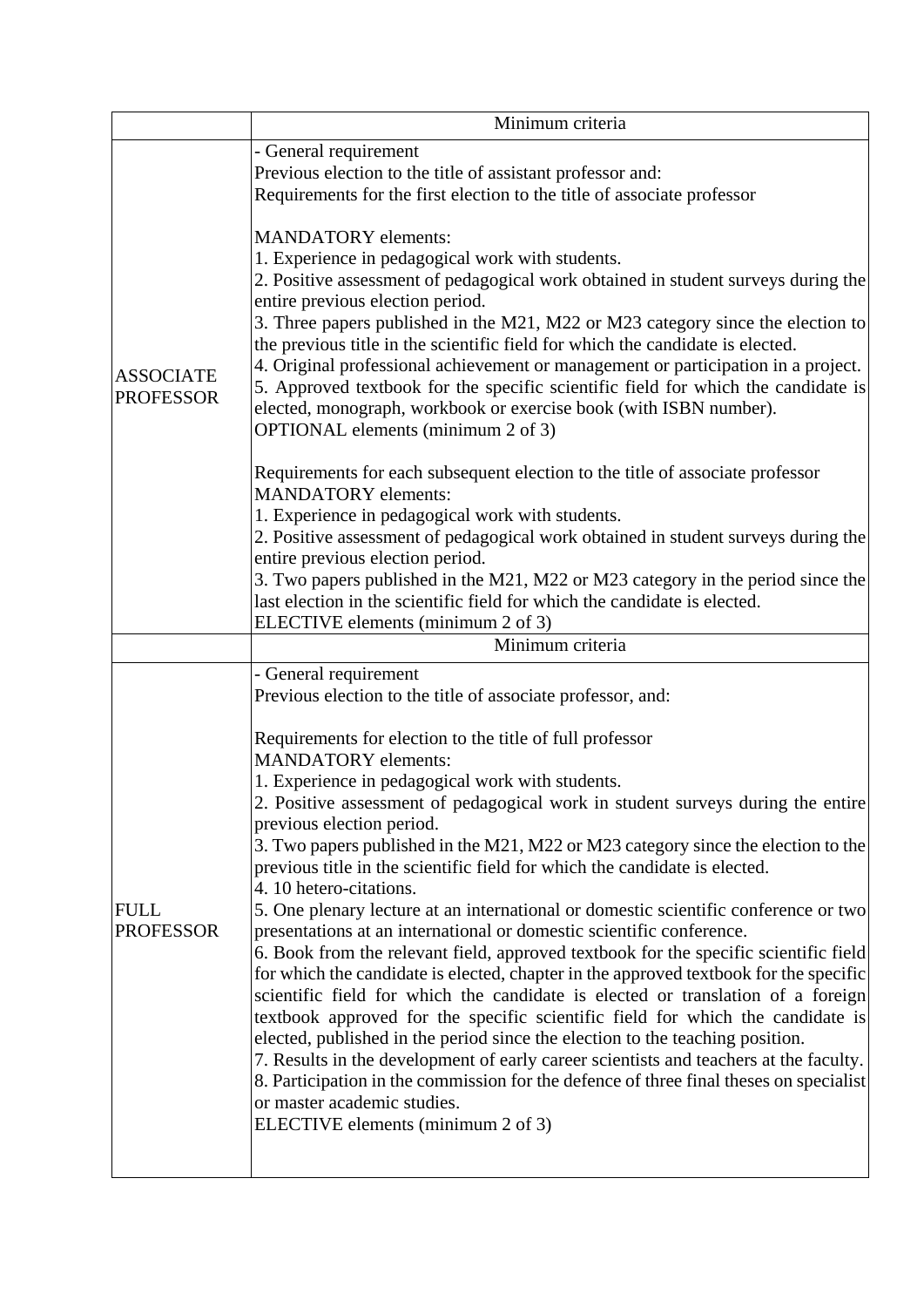# **c) for the field of social sciences and humanities**

|                  | Minimum criteria                                                                                                                                                                                                                                                                                                                                                                                                                                                                                                                                                                                                    |
|------------------|---------------------------------------------------------------------------------------------------------------------------------------------------------------------------------------------------------------------------------------------------------------------------------------------------------------------------------------------------------------------------------------------------------------------------------------------------------------------------------------------------------------------------------------------------------------------------------------------------------------------|
|                  | General requirement<br>Scientific title of Doctor of Science for the scientific field for which the candidate is<br>elected, obtained at an accredited university and accredited study programme in the<br>country or a diploma of Doctor of Science obtained abroad, recognized in accordance<br>with the law governing higher education.                                                                                                                                                                                                                                                                          |
|                  | Requirements for the first election to the title of assistant professor<br><b>MANDATORY</b> elements:                                                                                                                                                                                                                                                                                                                                                                                                                                                                                                               |
|                  | 1. Introductory lecture in the field for which the candidate is elected, positively<br>evaluated by the higher education institution;<br>2. Positive assessment of pedagogical work in student surveys during the entire<br>previous election period (if any);                                                                                                                                                                                                                                                                                                                                                      |
|                  | 3. At least one paper published in a scientific journal of M21, M22 or M23 category<br>for particular scientific fields, or at least one paper published in a journal of<br>international importance verified by a special decision (M24);                                                                                                                                                                                                                                                                                                                                                                          |
|                  | 4. At least one paper published in a journal of leading national importance, or a<br>chapter in a scientific book/monograph, or a paper in a thematic collection with a<br>review, or a translation of the original text in the form of a study, chapter or article, or<br>translation or professional editing of a scientific monograph/book or methodical<br>publication in the field of education and teaching;<br>5. At least one paper from a scientific conference published in its entirety.                                                                                                                 |
| <b>ASSISTANT</b> | ELECTIVE elements (minimum 2 of 3)                                                                                                                                                                                                                                                                                                                                                                                                                                                                                                                                                                                  |
| <b>PROFESSOR</b> | Requirements for each subsequent election to the title of assistant professor                                                                                                                                                                                                                                                                                                                                                                                                                                                                                                                                       |
|                  | <b>MANDATORY</b> elements:                                                                                                                                                                                                                                                                                                                                                                                                                                                                                                                                                                                          |
|                  | 1. Experience in pedagogical work with students.<br>2. Positive assessment of pedagogical work obtained in student surveys during the<br>entire previous election period.<br>3. At least one paper published in a scientific journal of M21, M22 or M23 category<br>for particular scientific fields. The candidate also fulfils this requirement if he/she has<br>published one paper in a journal of international importance verified by a special<br>decision (M24) or three papers in leading journals of national importance in a<br>particular scientific field (M51);<br>ELECTIVE elements (minimum 2 of 3) |
|                  |                                                                                                                                                                                                                                                                                                                                                                                                                                                                                                                                                                                                                     |
|                  |                                                                                                                                                                                                                                                                                                                                                                                                                                                                                                                                                                                                                     |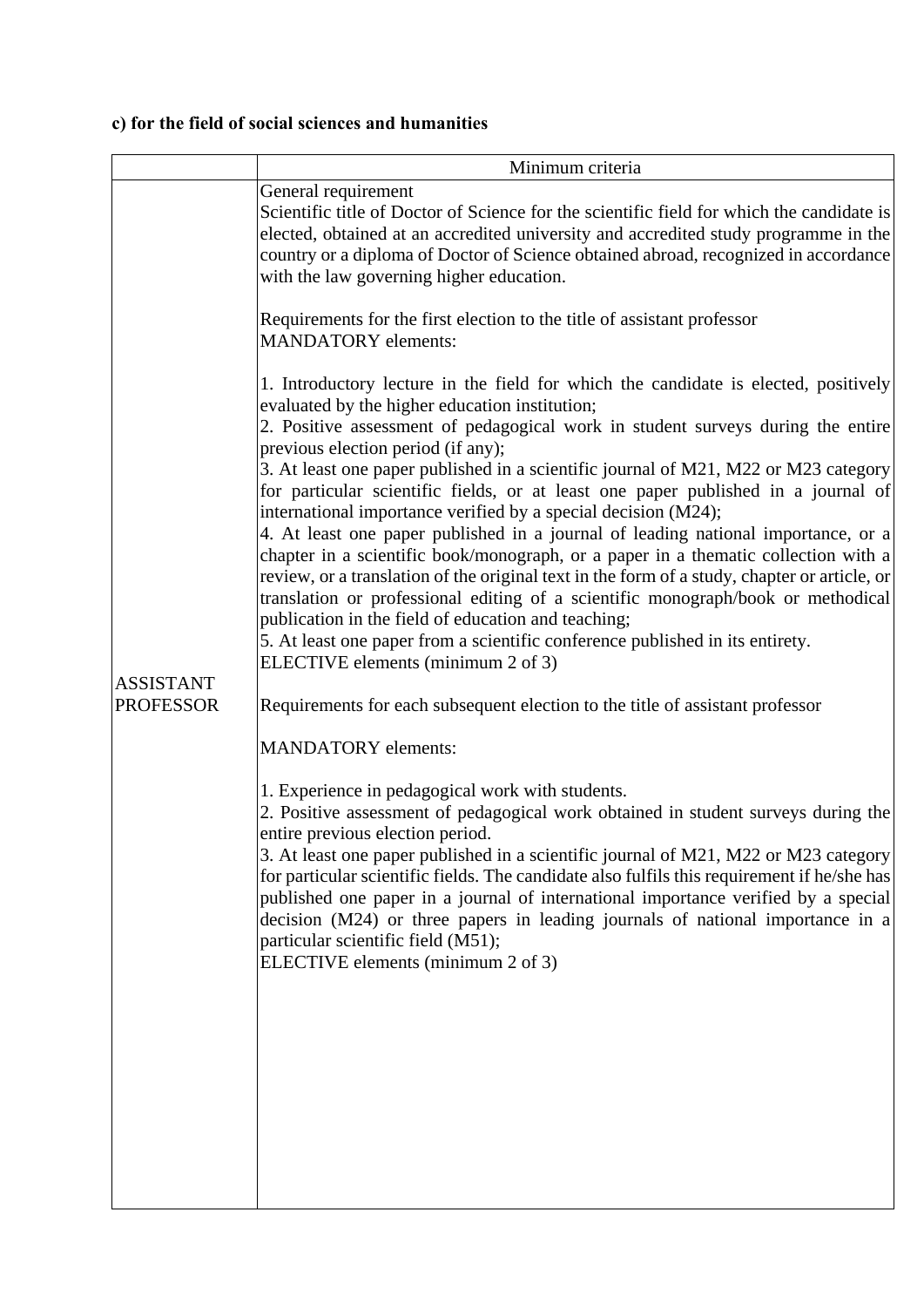|                                      | Minimum criteria                                                                                                                                                                                                                                                                                                                                                                                                                                                                                                                                                                                                                                                                                                                                                                                                                                                                                                                                                                                                                                                                                                                                                                                                                                                                                                                                                                                                                                                                                                                                                                                                                                                                                                                                                                                                                                                                                                                                                                                                                                                                                                                                                                                                                                                                                                                                                                                                                                                                                                                                                                                                                                                                                                                                               |
|--------------------------------------|----------------------------------------------------------------------------------------------------------------------------------------------------------------------------------------------------------------------------------------------------------------------------------------------------------------------------------------------------------------------------------------------------------------------------------------------------------------------------------------------------------------------------------------------------------------------------------------------------------------------------------------------------------------------------------------------------------------------------------------------------------------------------------------------------------------------------------------------------------------------------------------------------------------------------------------------------------------------------------------------------------------------------------------------------------------------------------------------------------------------------------------------------------------------------------------------------------------------------------------------------------------------------------------------------------------------------------------------------------------------------------------------------------------------------------------------------------------------------------------------------------------------------------------------------------------------------------------------------------------------------------------------------------------------------------------------------------------------------------------------------------------------------------------------------------------------------------------------------------------------------------------------------------------------------------------------------------------------------------------------------------------------------------------------------------------------------------------------------------------------------------------------------------------------------------------------------------------------------------------------------------------------------------------------------------------------------------------------------------------------------------------------------------------------------------------------------------------------------------------------------------------------------------------------------------------------------------------------------------------------------------------------------------------------------------------------------------------------------------------------------------------|
|                                      | General requirement                                                                                                                                                                                                                                                                                                                                                                                                                                                                                                                                                                                                                                                                                                                                                                                                                                                                                                                                                                                                                                                                                                                                                                                                                                                                                                                                                                                                                                                                                                                                                                                                                                                                                                                                                                                                                                                                                                                                                                                                                                                                                                                                                                                                                                                                                                                                                                                                                                                                                                                                                                                                                                                                                                                                            |
|                                      | Previous election to the title of assistant professor and:<br>Requirements for the first election to the title of associate professor                                                                                                                                                                                                                                                                                                                                                                                                                                                                                                                                                                                                                                                                                                                                                                                                                                                                                                                                                                                                                                                                                                                                                                                                                                                                                                                                                                                                                                                                                                                                                                                                                                                                                                                                                                                                                                                                                                                                                                                                                                                                                                                                                                                                                                                                                                                                                                                                                                                                                                                                                                                                                          |
| <b>ASSOCIATE</b><br><b>PROFESSOR</b> | <b>MANDATORY</b> elements:<br>1. Experience in pedagogical work with students;<br>2. Positive assessment of pedagogical work in student surveys during the entire<br>previous election period;<br>3. At least two papers published in scientific journals of M21, M22 or M23 category,<br>or a scientific monograph, or a textbook in the scientific field for which the candidate<br>is elected, or at least three papers published in journals of leading international<br>significance verified by a special decision (M24). The candidate also fulfils this<br>requirement if he/she has published one paper in a journal of M21, M22 or M23<br>category, and two papers in journals of leading international significance verified by a<br>special decision (M24);<br>4. Approved textbook, or at least one scientific monograph (with ISBN number) from<br>the scientific field for which the candidate is elected;<br>5. At least one paper published in a leading journal of national importance in a<br>particular scientific field (M51), or at least two chapters in a scientific<br>book/monograph or critical monographic publication from the scientific field for<br>which the candidate is elected, or two papers in thematic collections with review, or<br>translation of the original text in the form of a study, chapter or article, or translation<br>or professional editing of a translation of a scientific monograph/book from the<br>scientific field for which the candidate is elected or a methodical publication in the<br>field of education and teaching;<br>6. At least one paper from an international scientific conference published in its<br>entirety;<br>7. At least one paper from a scientific conference of national importance published in<br>its entirety;<br>8. Original professional achievement or management or participation in the project;<br>9. Mentoring or membership in commissions for the preparation of final theses on<br>specialist or master academic studies.<br>ELECTIVE elements (minimum 2 of 3)<br>Requirements for each subsequent election to the title of associate professor:<br><b>MANDATORY</b> elements:<br>1. Experience in pedagogical work with students.<br>2. Positive assessment of pedagogical work in student surveys during the entire<br>previous election period.<br>3. At least one paper published in scientific journals of M21, M22 or M23 category.<br>The candidate also fulfils this requirement if he/she has published two papers in<br>journals of international importance verified by a special decision (M24) or four<br>papers in leading journals of national importance in a particular scientific field<br>(M51);<br>ELECTIVE elements (minimum 2 of 3) |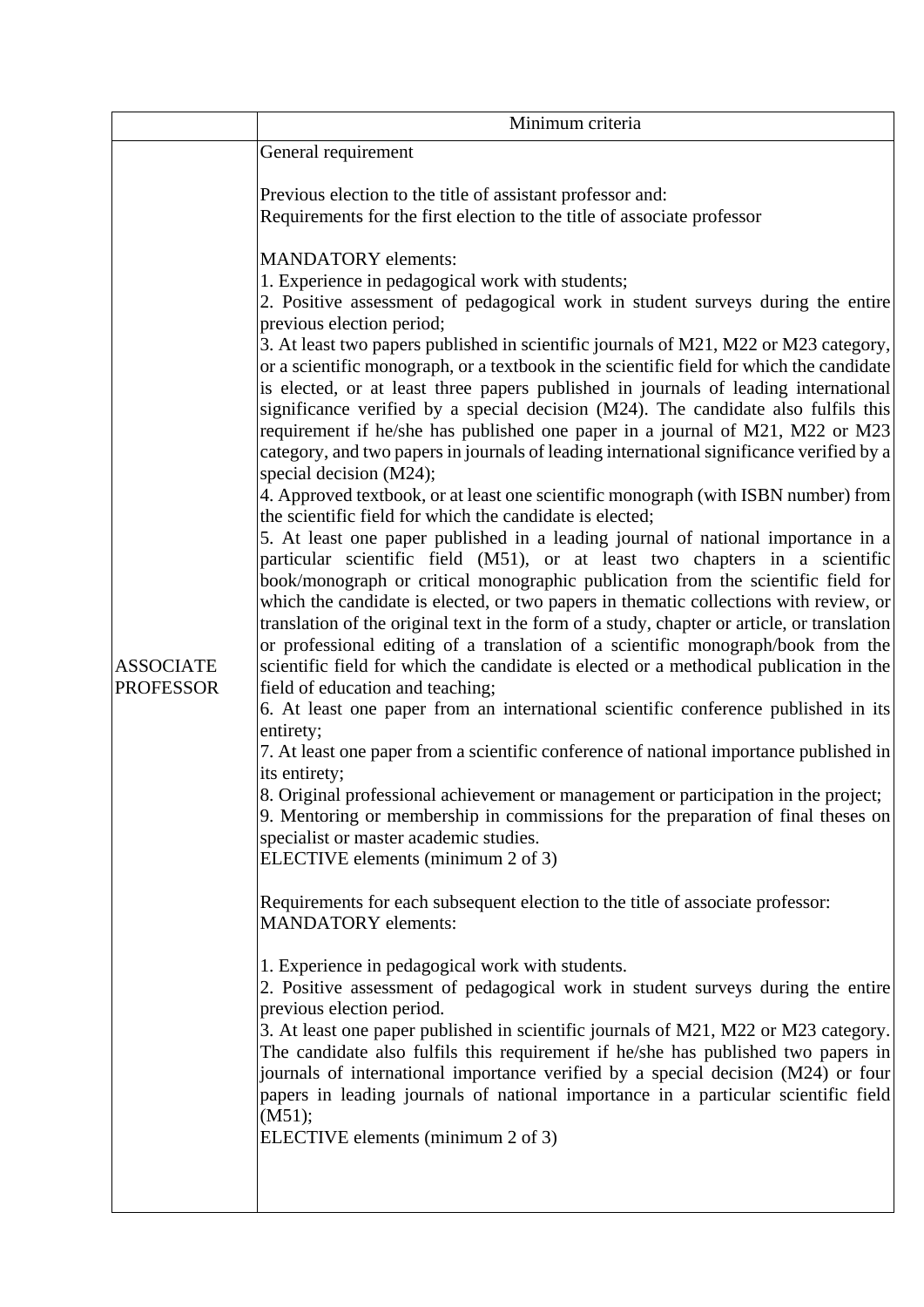|                                 | Minimum criteria                                                                                                                                                                                                                                                                                                                                                                                                                                                                                                                                                                                                                                                                                                                                                                                                                                                                                                                                                                                                                                                                                                                                                                                                                                                                                                                                                                                                                                                                                                                                                                                                                                                         |
|---------------------------------|--------------------------------------------------------------------------------------------------------------------------------------------------------------------------------------------------------------------------------------------------------------------------------------------------------------------------------------------------------------------------------------------------------------------------------------------------------------------------------------------------------------------------------------------------------------------------------------------------------------------------------------------------------------------------------------------------------------------------------------------------------------------------------------------------------------------------------------------------------------------------------------------------------------------------------------------------------------------------------------------------------------------------------------------------------------------------------------------------------------------------------------------------------------------------------------------------------------------------------------------------------------------------------------------------------------------------------------------------------------------------------------------------------------------------------------------------------------------------------------------------------------------------------------------------------------------------------------------------------------------------------------------------------------------------|
|                                 | General requirement                                                                                                                                                                                                                                                                                                                                                                                                                                                                                                                                                                                                                                                                                                                                                                                                                                                                                                                                                                                                                                                                                                                                                                                                                                                                                                                                                                                                                                                                                                                                                                                                                                                      |
|                                 | Previous election to the title of associate professor, and:                                                                                                                                                                                                                                                                                                                                                                                                                                                                                                                                                                                                                                                                                                                                                                                                                                                                                                                                                                                                                                                                                                                                                                                                                                                                                                                                                                                                                                                                                                                                                                                                              |
|                                 | Requirements for election to the title of full professor                                                                                                                                                                                                                                                                                                                                                                                                                                                                                                                                                                                                                                                                                                                                                                                                                                                                                                                                                                                                                                                                                                                                                                                                                                                                                                                                                                                                                                                                                                                                                                                                                 |
| <b>FULL</b><br><b>PROFESSOR</b> | <b>MANDATORY</b> elements:<br>1. Experience in pedagogical work with students;<br>2. Positive assessment of pedagogical work in student surveys during the entire<br>previous election period;<br>3. At least one paper published in a scientific journal of M21, M 22 or M23 category.<br>4. At least one paper from the category M24 since the election to the previous title in<br>the scientific field for which the candidate is elected.<br>5. Scientific monograph/book or textbook published in the scientific field for which<br>the candidate is elected.<br>6. At least five papers published in leading journals of national importance in a<br>particular scientific field;<br>7. At least two papers from international scientific conferences published in full;<br>8. At least two papers from scientific conferences of national importance published in<br>their entirety, or one paper from a scientific conference of national importance<br>published in its entirety and editing of a thematic collection of papers or journals;<br>9. Editing thematic collections of papers/journals;<br>10. Membership in the editorial boards of domestic and international journals,<br>conferences and professional associations, or invited lectures at universities abroad;<br>11.10 hetero-citations.<br>12. One plenary lecture at an international or domestic scientific conference or two<br>presentations at international or domestic scientific conferences.<br>13. Results in the development of early career scientists and teachers at the faculty.<br>14. Participation in the commission for the defence of three final theses on specialist, |
|                                 | or master academic studies.<br>ELECTIVE elements (minimum 2 of 3)                                                                                                                                                                                                                                                                                                                                                                                                                                                                                                                                                                                                                                                                                                                                                                                                                                                                                                                                                                                                                                                                                                                                                                                                                                                                                                                                                                                                                                                                                                                                                                                                        |

# Article 12

Mandatory and elective elements referred to in Article 11 of the Rulebook herein shall imply the results of the candidate's work achieved in the period after the election to the previous, lower title, except in the case of the election to the title of assistant professor.

A teacher can be elected to the same title several times.

In case when a candidate has been re-elected to the title of assistant professor, the requirements that he/she fulfilled for the re-election/s shall be also taken into account when being elected to the title of associate professor.

In case when a candidate has been re-elected to the title of associate professor, the requirements that he/she fulfilled for the re-election/s shall be also taken into account when being elected to the title of full professor.

# Article 13

A teacher who is being elected to the title of full professor must also meet the requirement of being a mentor for a doctoral dissertation, in accordance with the standard 9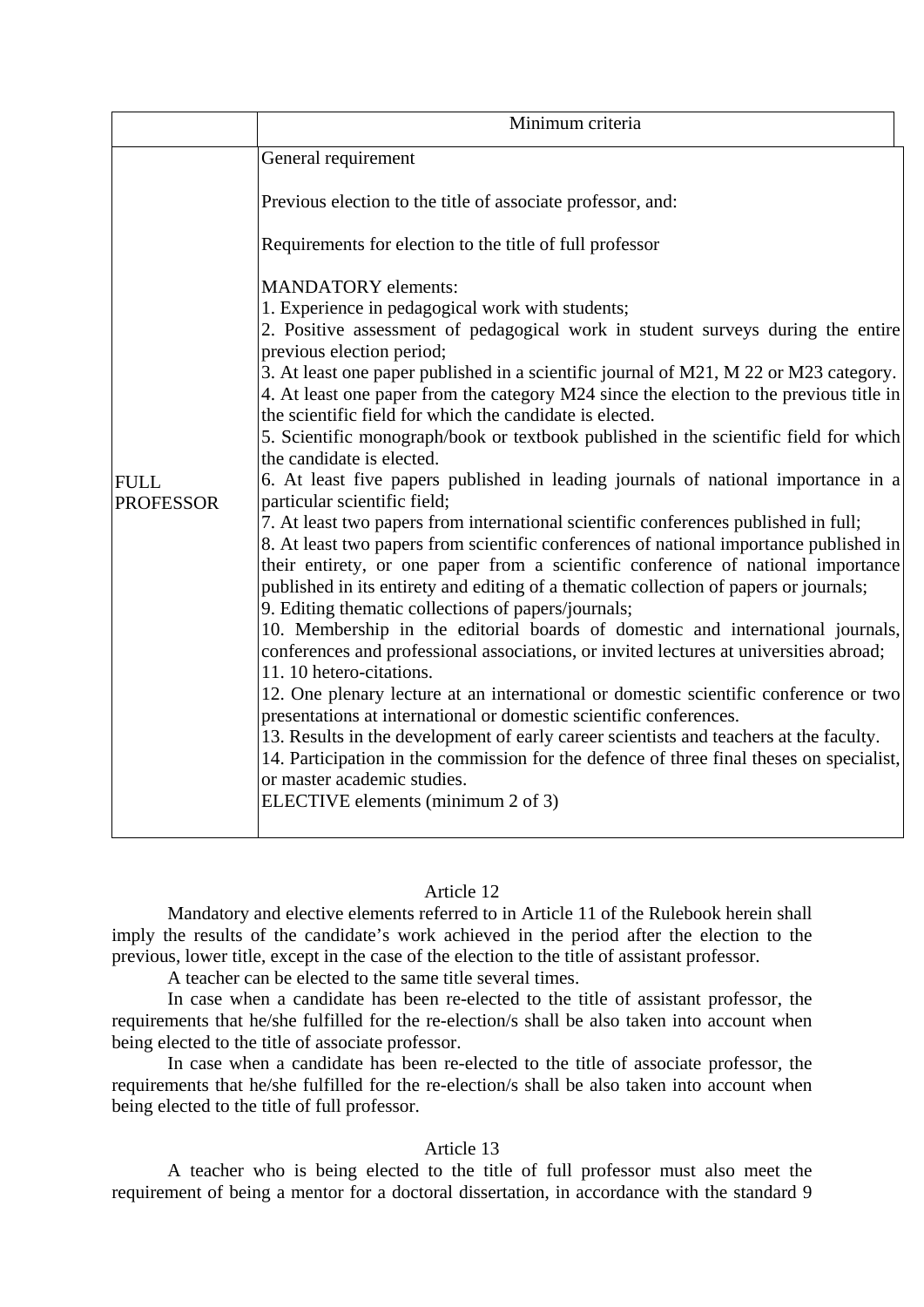(Teaching staff) for the accreditation of doctoral study programmes at higher education institutions.

Exceptionally, in the field of natural and mathematical sciences, the requirement referred to in paragraph 1 of this Article must be fulfilled by a teacher who is elected to the title of associate professor.

# Article 14

The evaluation of the pedagogical work of the candidate should be expressed through the evaluation of the teaching work based on the student survey, and shall be positive if, in the entire previous election period, the teacher received an average grade higher than half of the maximum grade.

If the candidate for the title of teacher has no pedagogical experience, the ability to teach can be assessed on the basis of the quality of a special public lecture – an introductory lecture in the field for which he/she is elected, attended by members of the Commission for preparation of the report, organized by the University at their request.

The Rector of the University shall determine the date of the introductory lecture referred to in paragraph 2 of this Article, and the candidate and members of the Commission shall be notified no later than seven days in advance of the scheduled date.

#### Article 15

Published papers referred to in Article 11 of the Rulebook herein must be entirely or at least predominantly from the scientific field for which the candidate is elected.

The candidates must have at least a confirmation that the papers referred to in the previous paragraph of this Article have been accepted for publication until the moment of applying for the call.

#### Article 16

Scientific papers shall be evaluated on the basis of the applicable categorization of the journal for election to the scientific research title determined by the act on the procedure, manner of evaluation and quantitative expression of scientific research results passed by the minister in charge of scientific research.

Papers derived from the doctoral dissertation can be evaluated for election to the title.

For the field of social sciences and humanities, journals from the categories M21-M23 shall be equated with journals from the list of prestigious world journals for particular scientific fields, determined by the National Council of Higher Education.

# Article 17

It shall be deemed that the candidate who has published a paper that carries the same or a higher number of M points than the paper required as a minimum requirement for election to a particular title, but which is not specified in the minimum criteria referred to in Article 11 of the Rulebook herein (e.g. M11–M14 or M41–M45), has fulfilled this requirement.

# V ESTABLISHING PROPOSAL FOR CONFERMENT OF THE TITLE OF TEACHER

# Article 18

The Electoral Council shall:

1) Make decision on the conferment of the teaching titles of professor of vocational studies and lecturer, as well as on the conferment of associate titles, upon motion of the commission for the preparation of reports on candidates for election;

2) Make decision on establishing the proposal for the conferment of the titles of full professor, associate professor and assistant professor, upon motion of the commission for the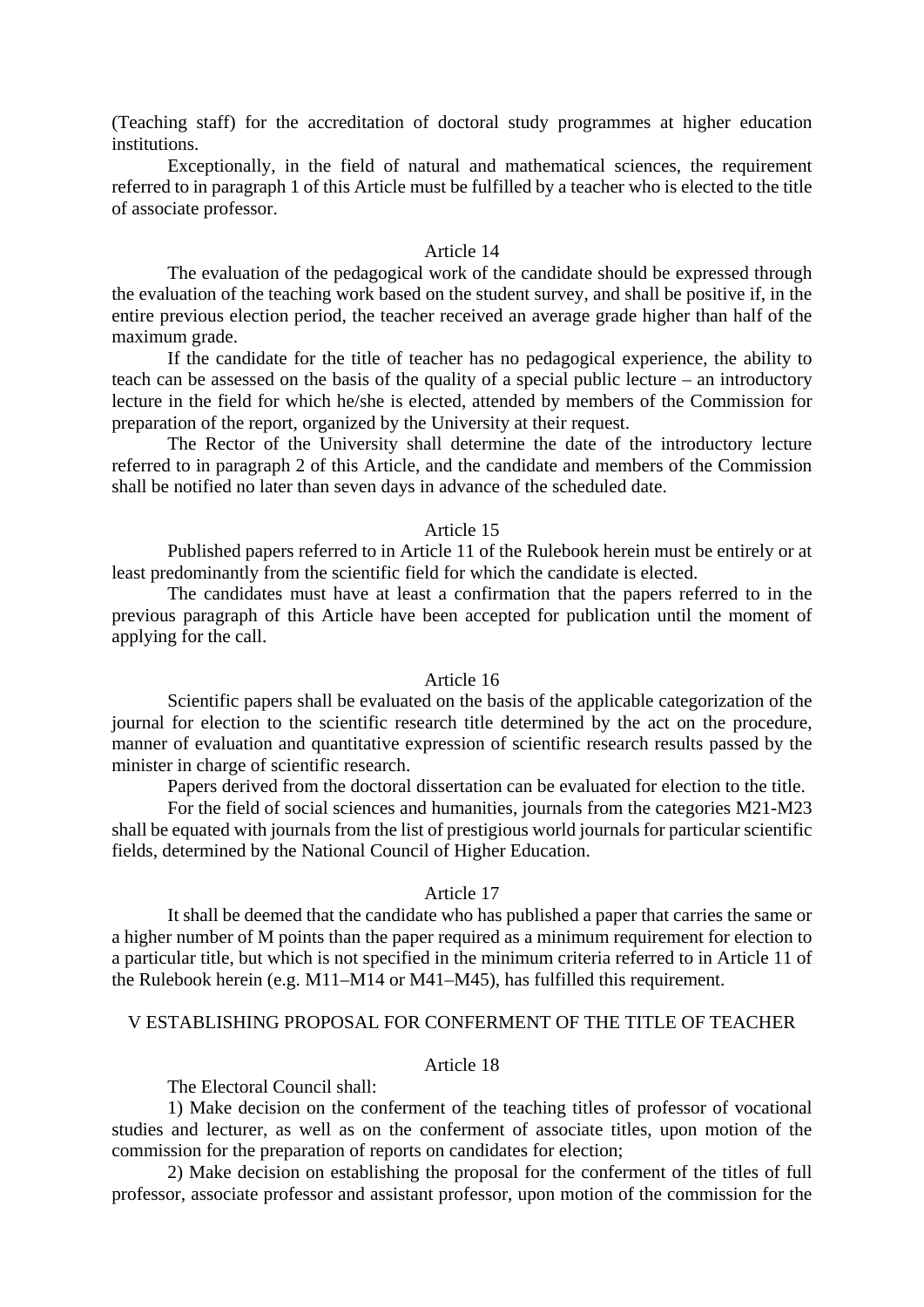preparation of reports on candidates for election.

The Electoral Council shall be chaired and the decisions shall be signed by the Rector of the University.

The Electoral Council shall operate and decide in accordance with the Rules of Procedure.

In the material for the meeting of the Electoral Council at which it shall be decided on the conferment of the teaching or associate title, the professional service of the University, in addition to the report of the Commission, shall submit remarks on that report, if they were submitted during its availability to public.

### Article 19

Members of the Electoral Council who are in the same and higher title than the title to which the candidate is elected shall have the right to make a decision on the election to the teaching titles of professor of vocational studies and lecturer, and on establishing the proposal for the election of teachers to the titles of full professor, associate professor and assistant professor. The decision shall be made by a majority vote of the total number of members of the Electoral Council who are entitled to vote for a particular election.

The decision on conferment of associate titles shall be made by the Electoral Council by a majority vote of the members present.

# VI CONFERMENT OF TITLES OF PROFESSOR OF VOCATIONAL STUDIES, LECTURER AND ASSOCIATE

### Article 20

The Electoral Council may adopt:

1. The decision on conferment of the title according to the proposal established in the report of the Commission;

2. Decision on conferment of a title lower than the title proposed in the report of the Commission;

3. Decision not to elect the proposed candidate.

If the Electoral Council deems that additional clarifications are needed for a valid decision, it shall make a conclusion on postponing the decision, in which case it shall ask the Commission to supplement the proposal within a time period that shall not be longer than 20 days from the day the conclusion was made.

After the deadline, the Electoral Council shall make the decision.

The decision of the Electoral Council referred to in paragraph 1 of this Article shall be delivered to the proposed candidate within 5 working days from the day the decision was made.

A proposed candidate who has not been conferred with the title of teacher or associate may file an objection to the decision of the Electoral Council with the Senate within 15 days from the day of receipt of the decision.

### Article 21

An objection that has not been filed in a timely manner shall be rejected by the Senate. After considering the candidate's objection, the Senate may reject the objection as unfounded.

The decision of the Senate on the objection shall be final.

If the Senate finds that the candidate's objection is well-founded, it shall submit the objection and its opinion on the allegations from the objection to the Electoral Council for reconsideration.

The decision of the Electoral Council in the repeated procedure shall be final.

VII CONFERMENT OF THE TITLE OF ASSOCIATE PROFESSOR AND FULL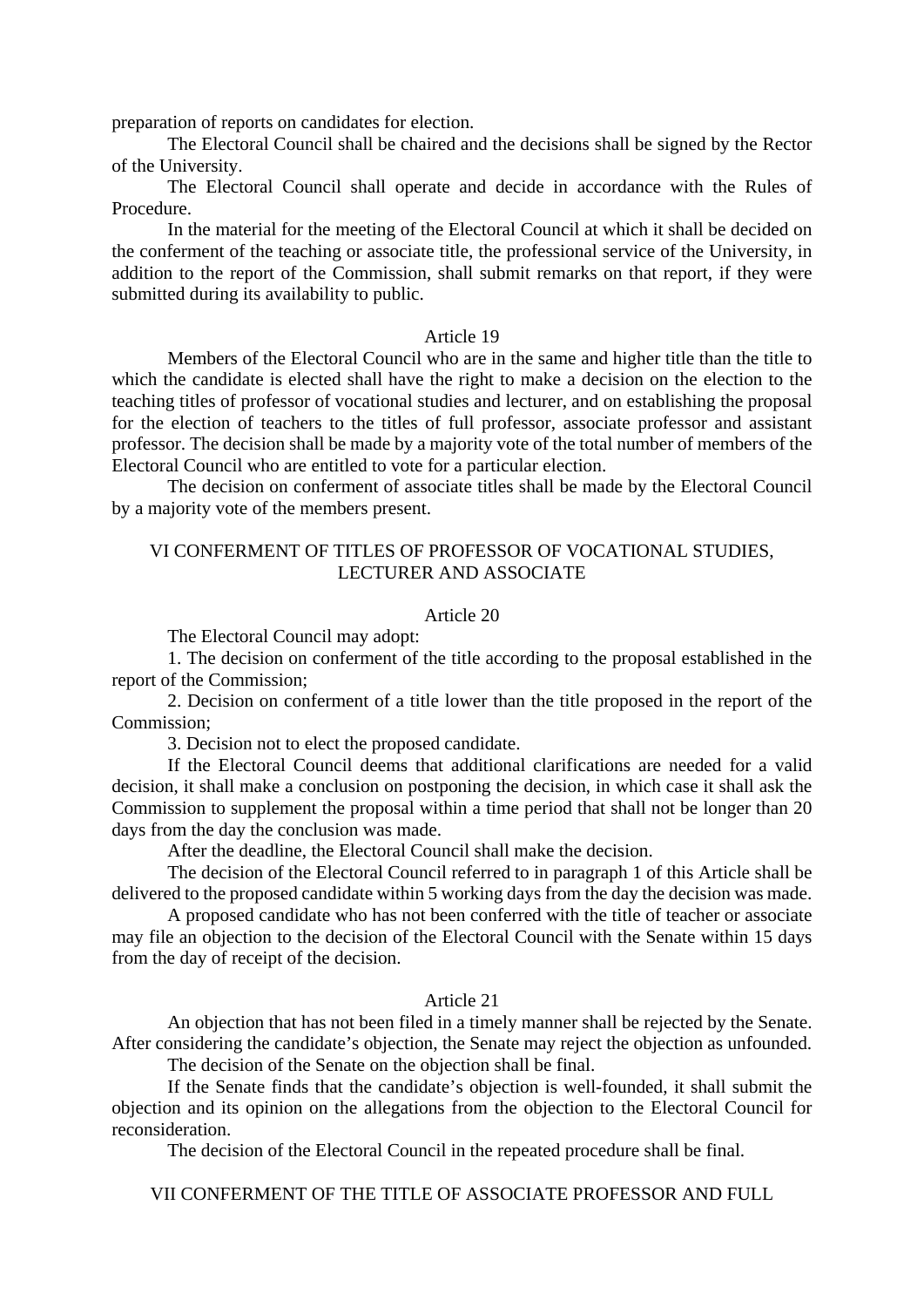# PROFESSOR

# Article 22

The Electoral Council may adopt:

1. The decision on establishing the proposal for conferment of the title according to the proposal established in the report of the Commission;

2. The decision on establishing the proposal for conferment of lower title than the title proposed in the report of the Commission;

3. The decision on establishing the proposal not to select the proposed candidate. If the Electoral Council deems that a valid decision requires additional clarification, it shall pass a conclusion on postponing the decision, in which case it shall ask the Commission to supplement the proposal within a time period that shall not be longer than 20 days from the date of the conclusion.

After the expiration of the deadline from the previous paragraph, based on the available documentation, the Electoral Council shall make a decision.

# Article 23

The decision referred to in Article 22, paragraph 1, shall be submitted by the Electoral Council to the competent Council of Scientific Areas, in the appropriate number of copies.

The proposal referred to in paragraph 1 of this Article shall be accompanied by:

1. Decision of the Electoral Council on establishing the proposal for conferment of the title of teacher – in two copies;

2. Report of the Commission on the registered candidates – in two copies;

3. Summary written on the appropriate form – in the appropriate number of copies;

4. Remarks on the report of the Commission made during its availability to the public, if there were such remarks – in an appropriate number of copies.

# Article 24

The proposal of the Electoral Council with the appropriate documentation shall be published on the University's website.

# Article 25

The competent Council of Scientific Areas shall consider the decision of the Electoral Council at a meeting convened no later than 30 days from the day of receipt of the decision with the complete documentation referred to in Article 23 of the Rulebook herein.

If the Council of Scientific Areas determines that the documentation is incomplete or contains certain deficiencies and irregularities, it shall request from the Electoral Council to supplement it.

# Article 26

The decision on the conferment of the titles of assistant professor and associate professor shall be made by the competent Council of Scientific Areas.

The opinion of the Senate on the election to the title of full professor shall be given by the competent Council of Scientific Areas.

The decision on the conferment of the title of full professor shall be made by the Senate.

# Article 27

The Council of Scientific Areas may:

1. Make a decision on the conferment of the titles of assistant professor and associate professor upon the proposal of the Electoral Council;

2. Make a decision not to elect a candidate proposed by the Electoral Council;

3. Give a positive or negative opinion on the conferment of the title of full professor. If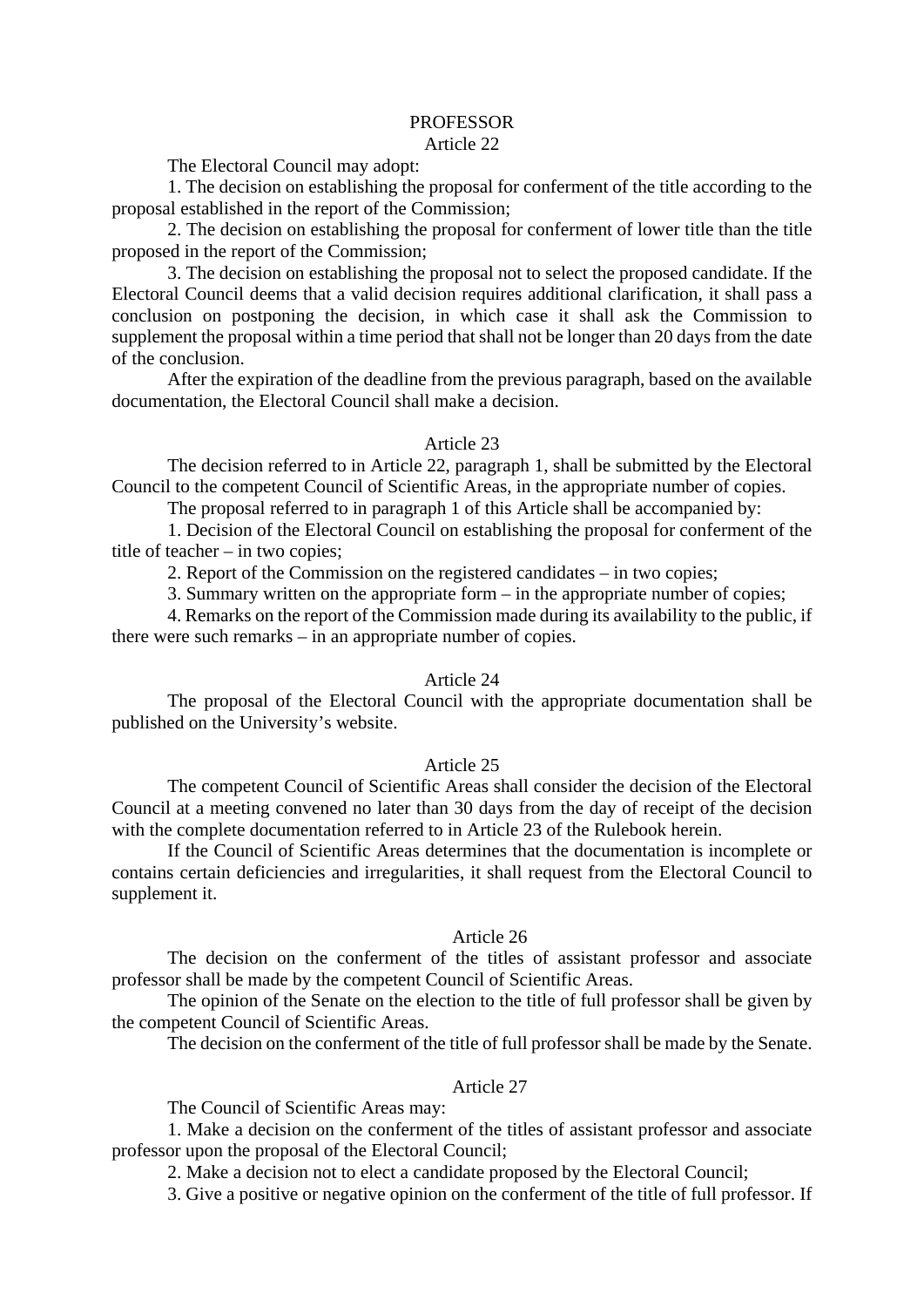the Council of Scientific Areas deems that a valid decision or opinion requires additional clarification, it shall render a conclusion on postponing the decision or giving an opinion, in which case it shall ask the Electoral Council to supplement the proposal within a time period not exceeding 20 days of the conclusion.

After the expiration of the deadline referred to in previous paragraph, on the basis of available documentation, the Council of Scientific Areas may decide:

• In accordance with paragraph 1 of this Article,

• To return the case to the Electoral Council.

The decision of the Council of Scientific Areas referred to in paragraph 1, items 1 and 2 of this Article shall be delivered to the proposed candidate within 5 working days from the day of the decision.

### Article 28

The proposed candidate, who has not been conferred with the title of assistant professor or associate professor, may file an objection to the decision of the Council of Scientific Areas within 15 days from the day of receiving the decision.

### Article 29

An objection that has not been filed in a timely manner shall be rejected by the Senate. After considering the objection of the candidate, the Senate may reject the objection as unfounded and make a decision confirming the decision of the Council of Scientific Areas. The decision of the University Senate on the objection shall be final.

If the Senate finds that the candidate's objection is well-founded, it shall submit the objection and its opinion on the allegations from the objection to the competent Council of Scientific Areas, for reconsideration.

The decision of the competent Council of Scientific Areas in the repeated procedure shall be final.

# Article 30

The Senate shall make a decision on the conferment of the title of full professor, upon the proposal of the Electoral Council, after obtaining the opinion of the competent Council of Scientific Areas, whereby the decision on conferment shall be made by the members of the Senate with a title of full professor.

The Senate may adopt:

1. Decision on the election of the proposed candidate to the title of full professor;

2. The decision not to elect the proposed candidate to the title of full professor. If the Senate deems that a valid decision requires additional clarification, it shall make the conclusion on the postponement of the decision, in which case it shall ask the Council of Scientific Areas to supplement the proposal or opinion within a time period that shall not be longer than 20 days from the day of the conclusion.

After the expiration of the deadline referred to in the previous paragraph, based on the available documentation, the Senate shall make the decision.

The decision of the Senate referred to in paragraph 2 of this Article shall be delivered to the proposed candidate within 5 working days from the day the decision was made.

### Article 31

A candidate who has been nominated to the title of full professor and who has not been elected may file an objection to the Senate to review the decision, within 15 days from the day of receipt of the decision.

When deciding on the objection referred to in paragraph 1 of this Article, the Senate shall act as a second instance body.